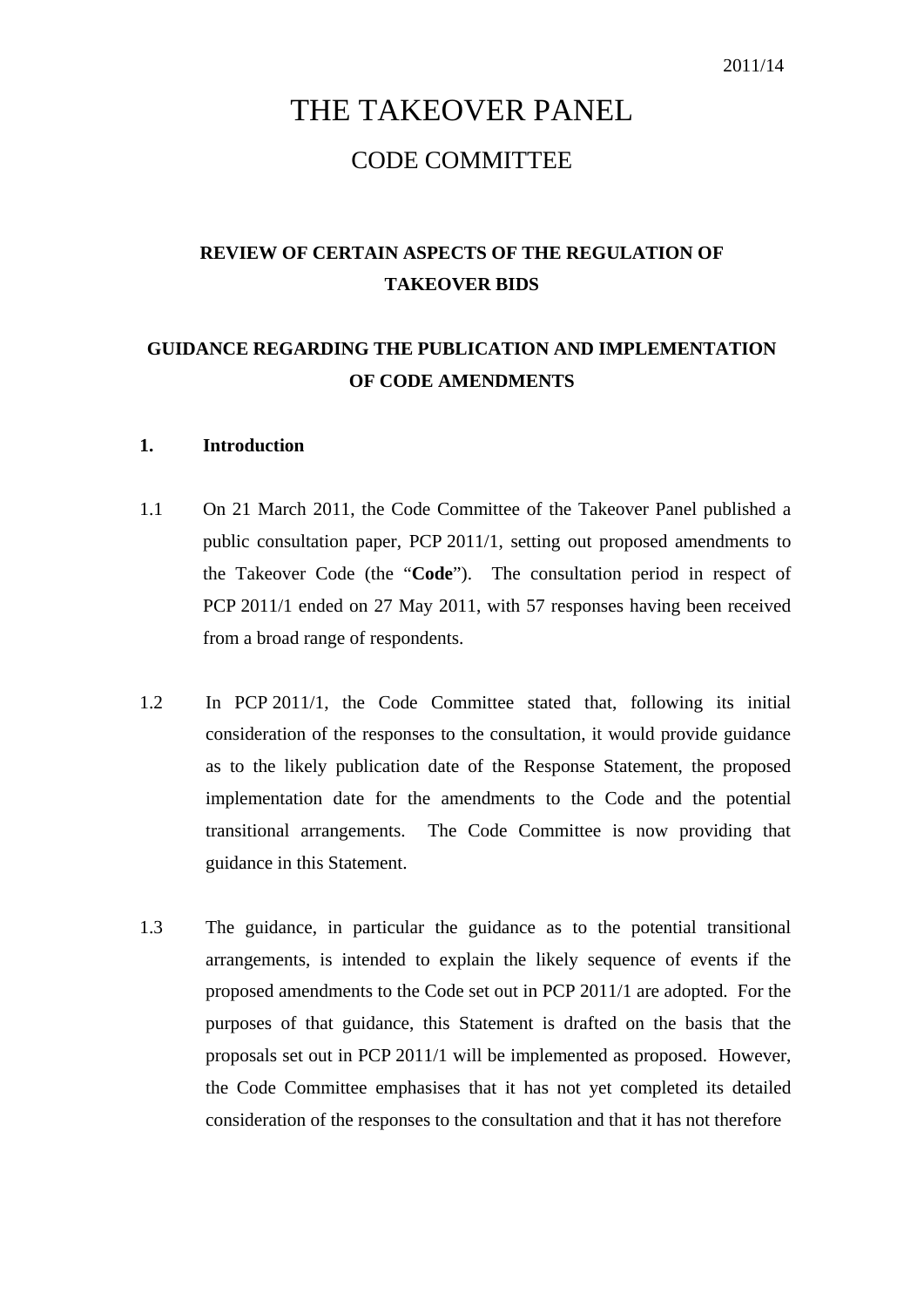made any decisions with regard to the final text of the amendments to the Code.

1.4 Any party who wishes to make representations concerning the potential transitional arrangements described in this Statement should send comments in writing to the Secretary to the Code Committee as soon as possible. In addition, the Panel might be prepared to derogate from the application of the transitional arrangements in certain circumstances, for example, where it considers that they would operate unduly harshly or in an unnecessarily restrictive, burdensome or otherwise inappropriate manner.

### **2. Publication of the Response Statement**

2.1 The Code Committee currently expects to publish the Response Statement to PCP 2011/1, which will set out the final text of the amendments to the Code, by the end of July 2011.

### **3. Implementation of Code amendments and transitional arrangements**

### *(a) Implementation date*

- 3.1 In PCP 2011/1, the Code Committee stated that it considered that there should be a period time, of not less than one month, between the publication date of the Response Statement and the implementation of the amendments to the Code. If the Response Statement is published by the end of July, as expected, the Code Committee currently anticipates that the revised Code would come into effect on or around Monday, 19 September 2011 (the "**Implementation Date**").
- 3.2 Except as otherwise described in this Statement, the provisions of the revised Code would apply to all offers and possible offers from the Implementation Date.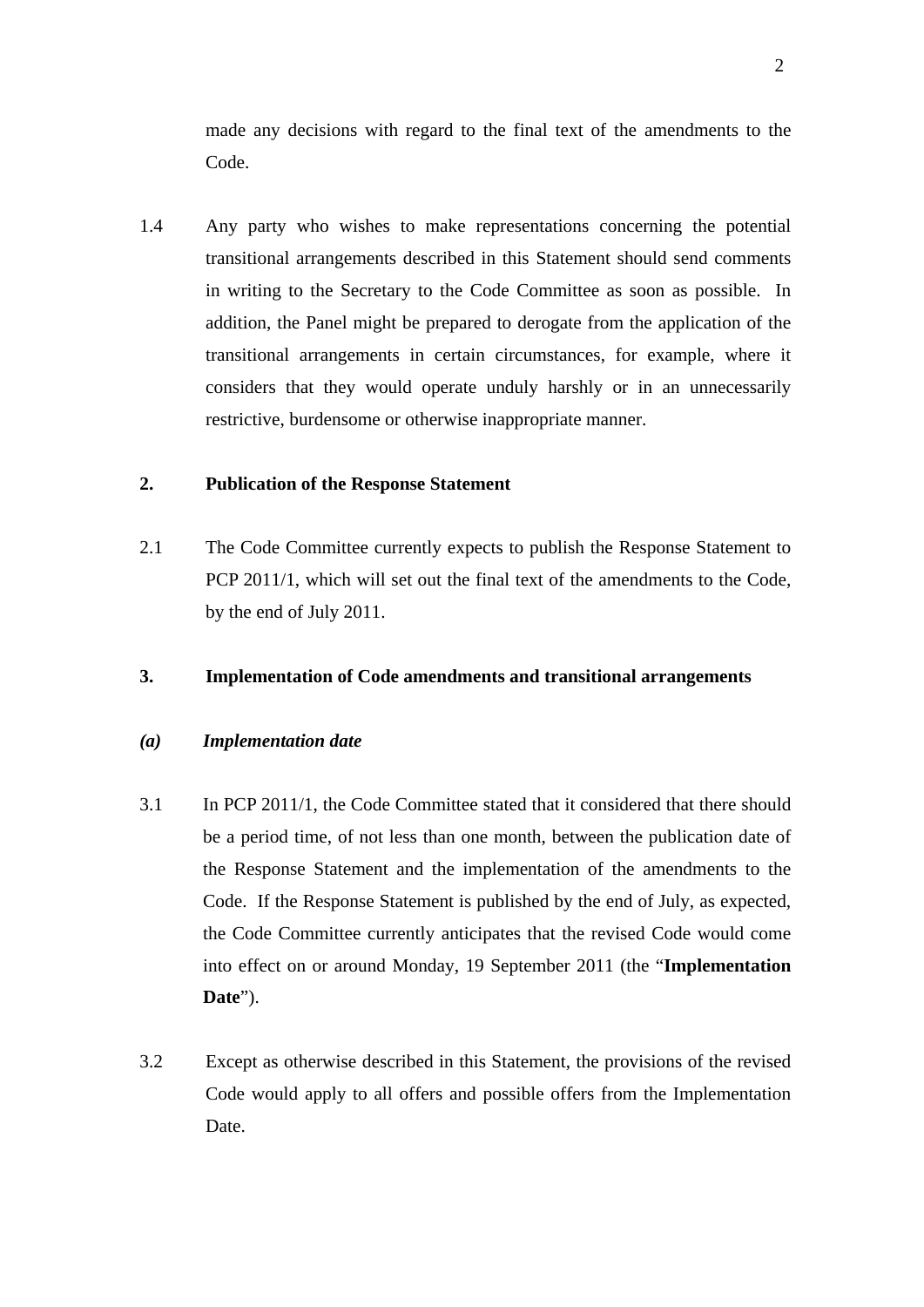#### *(b) Requirement for a potential offeror to be identified*

#### *(i) Implementation*

- 3.3 An announcement by an offeree company on or after the Implementation Date which has the effect of commencing an offer period would be required to identify any potential offeror with which the offeree company is in talks or from which an approach has been received (and not unequivocally rejected), except where a dispensation has been granted as described in paragraph 3.5 below (see the proposed new Rule 2.4(a)).
- 3.4 Any announcement made by the offeree company on or after the Implementation Date, and subsequent to the commencement of the relevant offer period, which referred to the existence of a new potential offeror would be required to identify that potential offeror, except where the announcement was made after an offeror had announced a firm intention to make an offer for the offeree company, or where a dispensation had been granted as described in paragraph 3.5 below (see the proposed new Rule 2.4(b)).
- 3.5 Where an offer period commenced on or after the Implementation Date with an announcement by the board of the offeree company that it was seeking one or more potential offerors for the offeree company by means of a formal sale process, the Panel would normally grant a dispensation from the requirements of the proposed new Rules 2.4(a) and 2.4(b), subject to the further requirements of the proposed new Note 2 on Rule 2.6.
- *(ii) Potential transitional arrangements*
- 3.6 Subject to paragraph 3.7 below, in order to put all offer periods on a similar footing, where an offeree company is already in an offer period on the Implementation Date, the offeree company would be required, by not later than 5.00 pm on the Implementation Date, to announce the identity of any potential offeror with which it is in talks, or from which it is in receipt of an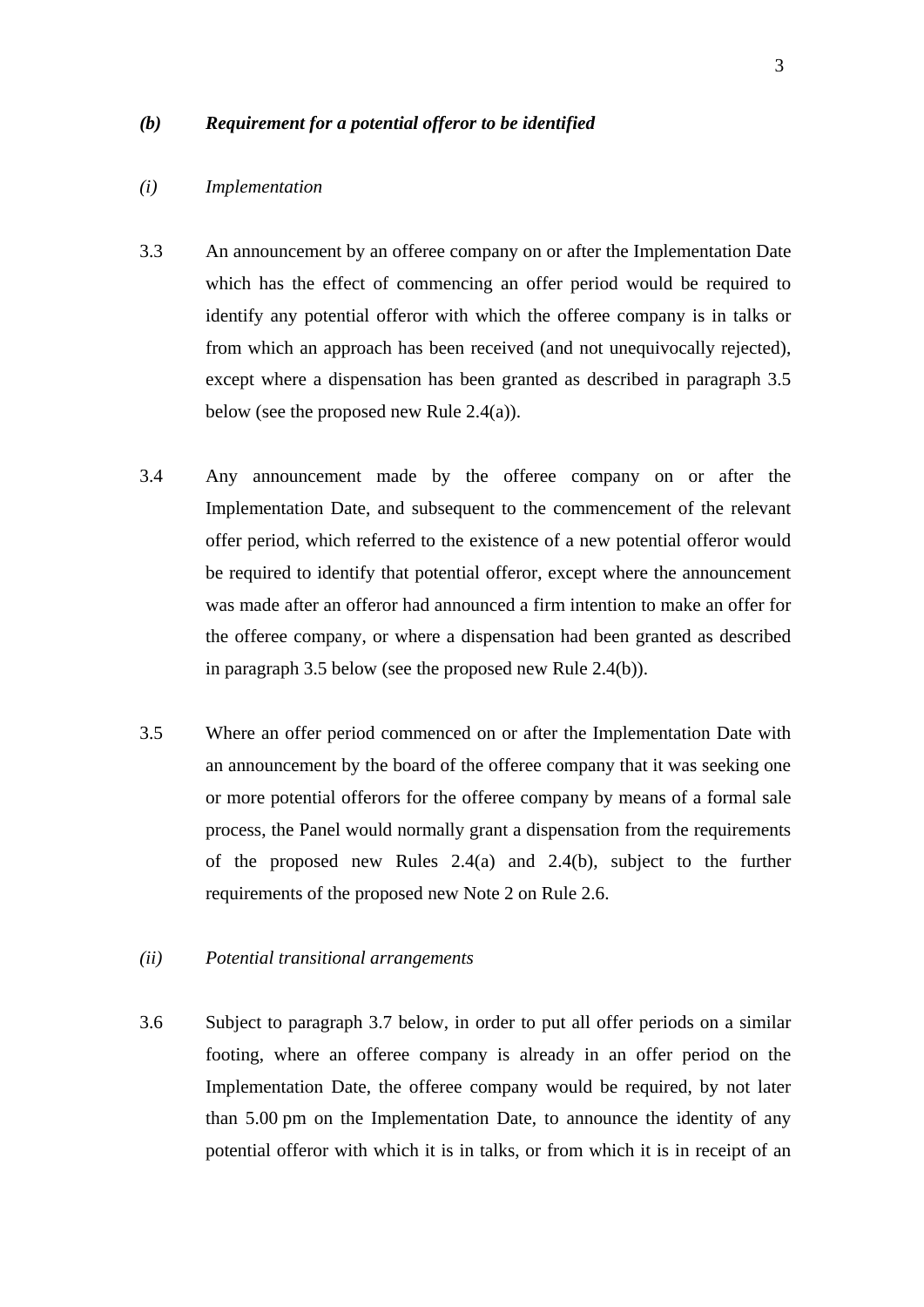approach, if, at the commencement of the offer period, it was in talks with, or had received an approach from, that offeror. In addition, the offeree company would be required to identify any potential offeror to whose existence it had referred in any announcement made since the offer period commenced and with which it remained in talks.

3.7 The requirement for the offeree company to identify any potential offeror under paragraph 3.6 above would not apply where another offeror had announced a firm intention to make an offer for the offeree company prior to the Implementation Date.

# *(c) Requirement for a potential offeror to "put up or shut up" or obtain a deadline extension*

#### *(i) Implementation*

- 3.8 Subject to paragraph 3.9 below, under the proposed new Rule 2.6(a), any potential offeror first identified on or after the Implementation Date would be required, by no later than 5.00 pm on the 28th day following the date of the announcement in which it was first identified, or by not later than any extended deadline:
	- (a) to announce a firm intention to make an offer;
	- (b) to announce that it does not intend to make an offer; or
	- (c) together with the offeree company, obtain the Panel's consent to an extension of the deadline.
- 3.9 Under the proposed new Rule 2.6(b), the requirements described in paragraph 3.8 above would not apply, or would cease to apply, if another offeror had already announced, or subsequently announced (prior to the relevant deadline), a firm intention to make an offer for the offeree company. In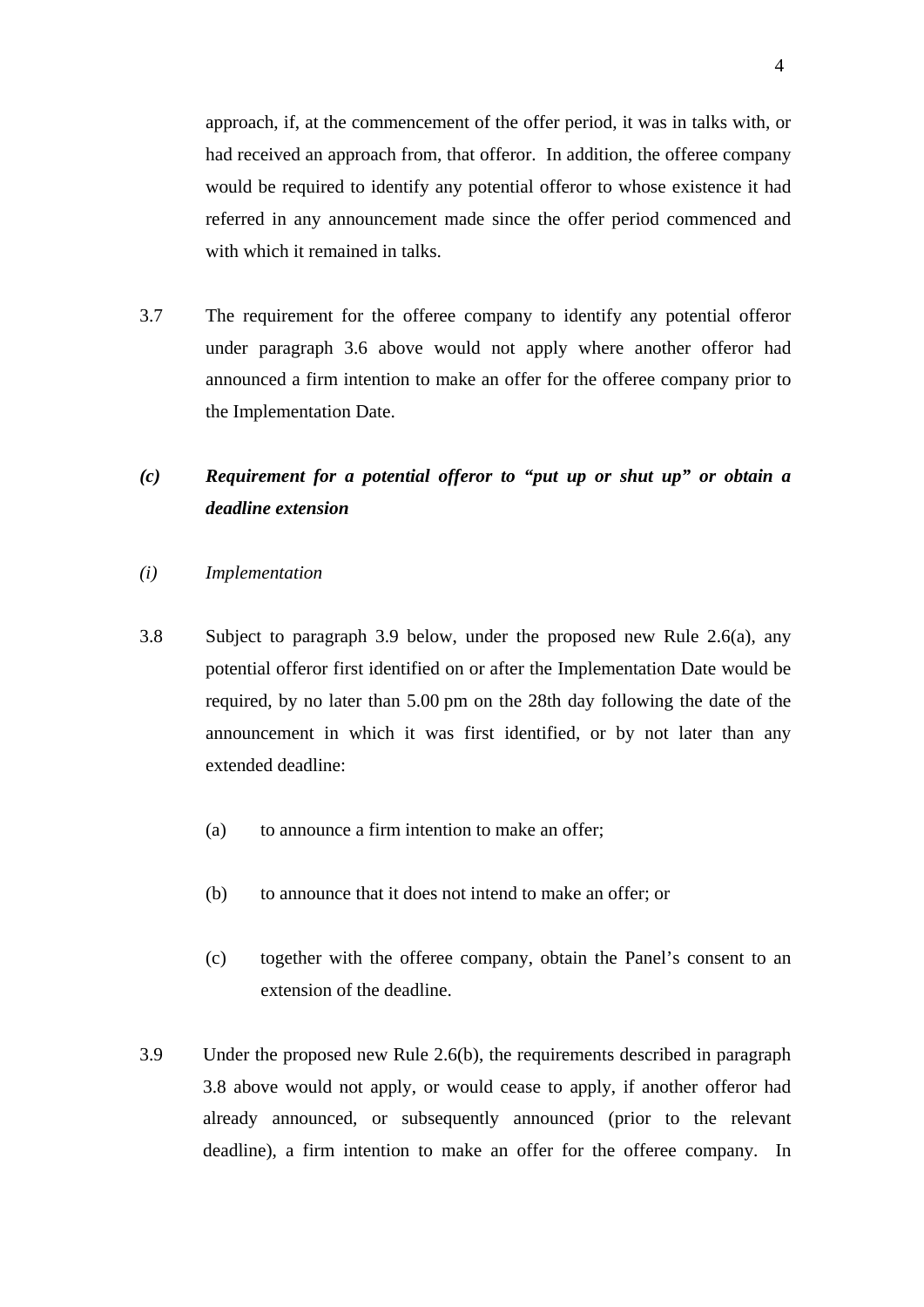addition, under the proposed new Note 2 on Rule 2.6, where an offer period commenced on or after the Implementation Date with an announcement by the board of the offeree company that it was seeking one or more potential offerors for the offeree company by means of a formal sale process, the Panel would normally grant a dispensation from the requirements of the proposed new Rule 2.6(a), subject to the further requirements of the proposed new Note 2 on Rule 2.6.

- *(ii) Potential transitional arrangements*
- 3.10 Subject to paragraph 3.11 below, in order to put all offer periods on a similar footing, where an offeree company is already in an offer period as at the Implementation Date, any potential offeror which has been identified in an announcement on or before the Implementation Date, including any potential offeror identified as a result of the application of paragraph 3.6 above, would be required, by not later than 5.00 pm on the 28th day following the Implementation Date:
	- (a) to announce a firm intention to make an offer;
	- (b) to announce that it does not intend to make an offer; or
	- (c) together with the offeree company, obtain the Panel's consent to an extension of the deadline.
- 3.11 The requirements of paragraph 3.10 above would not apply where, prior to either the Implementation Date or the expiry of the deadline referred to in paragraph 3.10 above, another offeror had announced a firm intention to make an offer for the offeree company.

#### *(d) General prohibition on offer-related arrangements*

3.12 The general prohibition under the proposed new Rule 21.2 on an offeree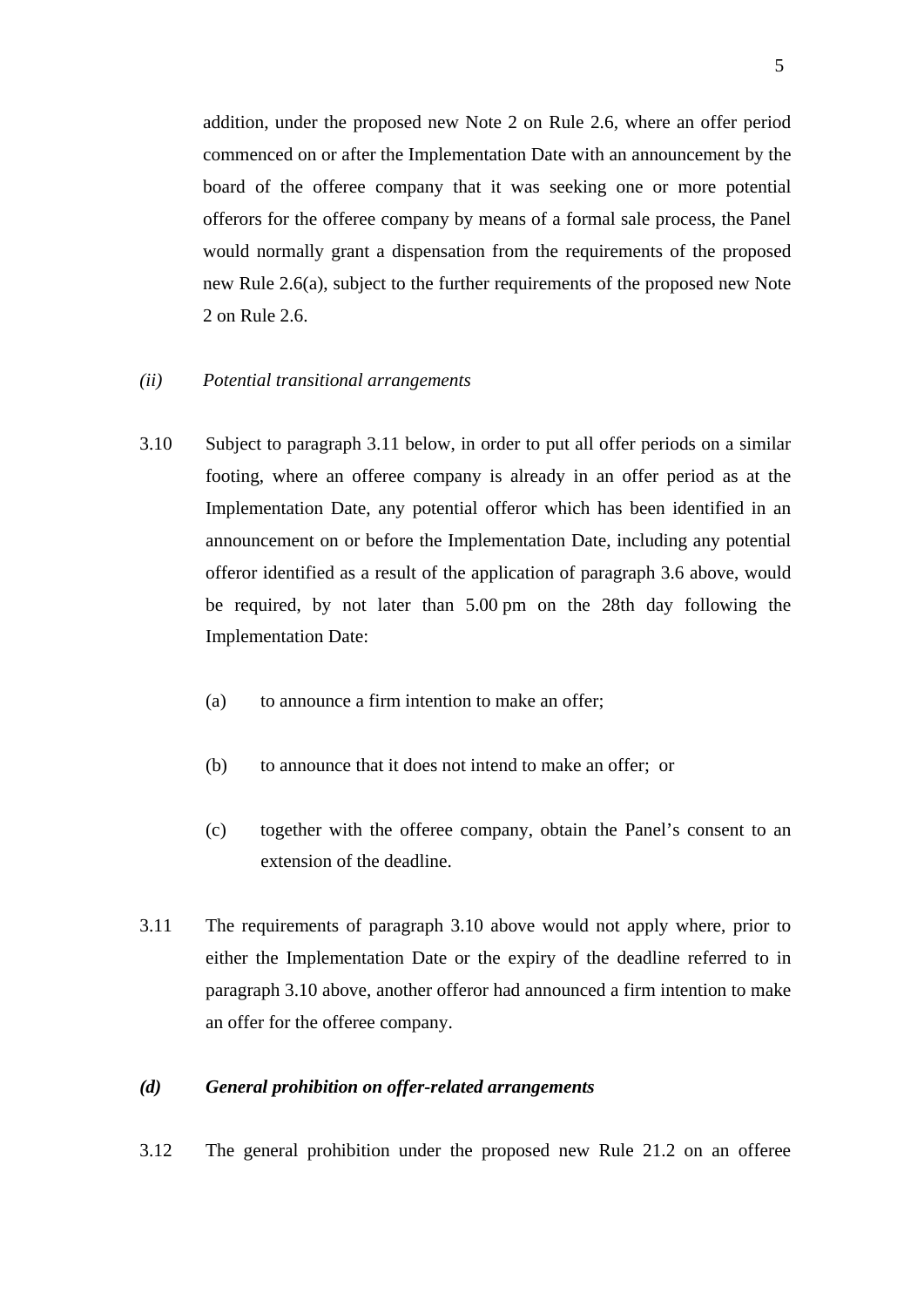company, an offeror and any person acting in concert with either of them entering into an inducement fee or other offer-related arrangement, except with the consent of the Panel, would apply with effect from the Implementation Date. Any inducement fee or other offer-related arrangement entered into prior to the Implementation Date would not be subject to the prohibition.

#### *(e) Schemes of arrangement*

3.13 If, on or after the Implementation Date, an offeror announced a firm intention to make an offer to be implemented by means of a scheme of arrangement, the provisions of the proposed new Appendix 7 would apply to that scheme of arrangement. If an offeror had announced a firm intention to make an offer to be implemented by means of a scheme of arrangement prior to the Implementation Date, the provisions of the current Appendix 7 would apply.

### *(f) Offer documents and offeree board circulars*

- 3.14 In PCP 2011/1, the Code Committee proposed various amendments to the provisions of the Code which relate to the contents of offer documentation and, in particular, to Rule 24, which relates to the offer document published by the offeror, and Rule 25, which relates to the circular published by the board of the offeree company.
- 3.15 Where the initial offer document is published prior to the Implementation Date, the offer document, the offeree board circular and any other documents published in relation to that offer would be required to comply with the current provisions of the Code as it was prior to the Implementation Date, even if, for example, the offeree board circular or any revised offer document was published after the Implementation Date. Where the initial offer document is published on or after the Implementation Date, the offer document and any subsequent offer documentation would be required to comply with the provisions of the revised Code.